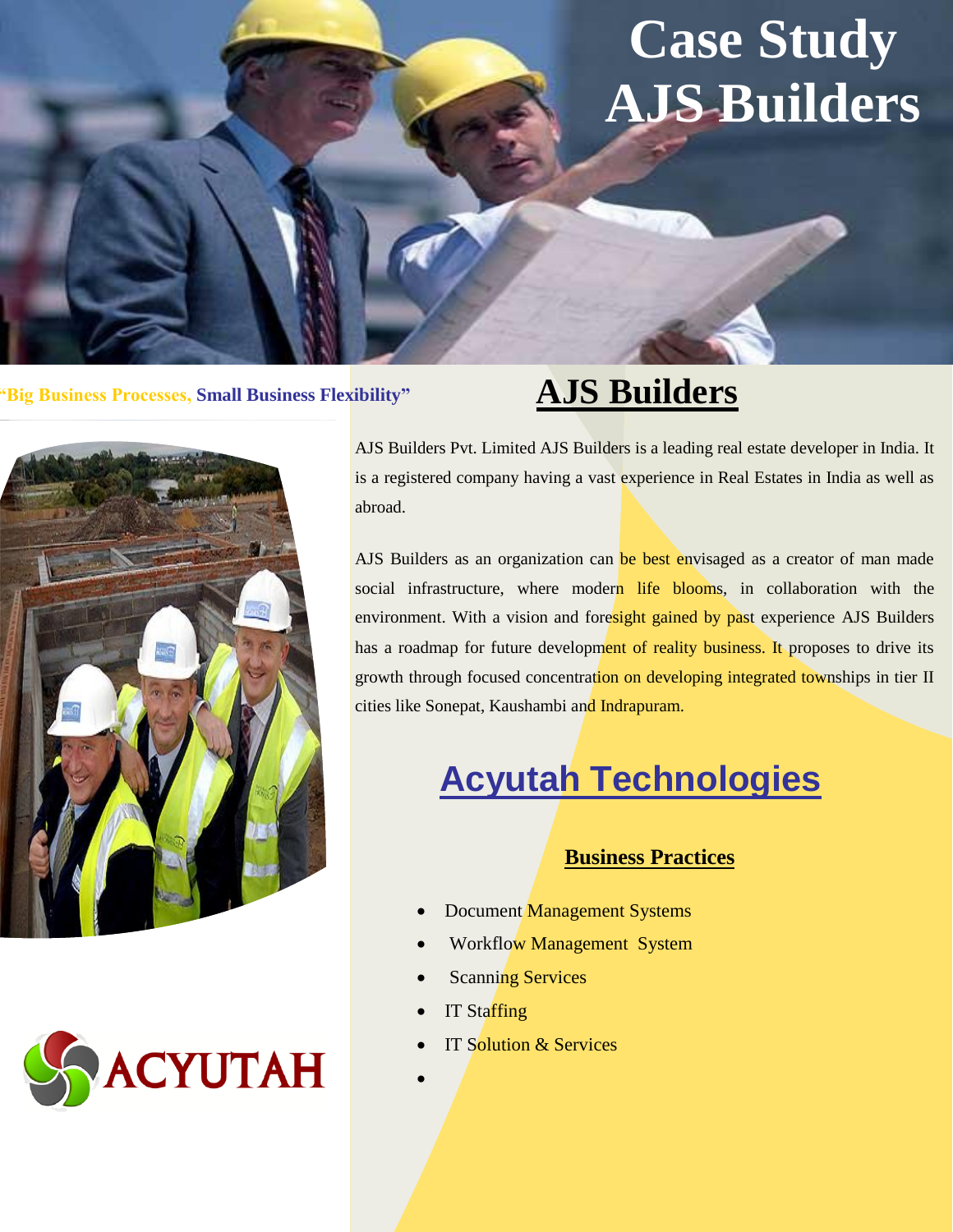

#### **Challenges Faced By AJS Builders**

AJS Builders develops real estate and sells it to its customers. For each customer the sale deeds and the property transfers records are maintained. Such customer file consists of 25 to 40 pages documents consisting of the Sales deed, Property transfer record, Payment details etc. These documents are very important and needs to be stored for the legal purpose as well as various departments need to refer to the documents for their internal functioning. Situations arise when different departments needs the same customer file at the same time.



### **Problem Statement**

- Unable to share legal documents in different departments simultaneously.
- Lot of valuable space was used for storage of files.
- Paper documents were prone to damage with time, moisture, rodents etc.
- Retrieval of any related document from record room or even in the concerned section took a lot of time.
- Since paper based files/documents were accessible to each and every person, they are liable to be tampered
- The files/documents were physically moved from/to different locations and many a times the files were misplaced.
- Sharing of documents between different departments was a big problem as paper based documents could not be shared simultaneous between various users.